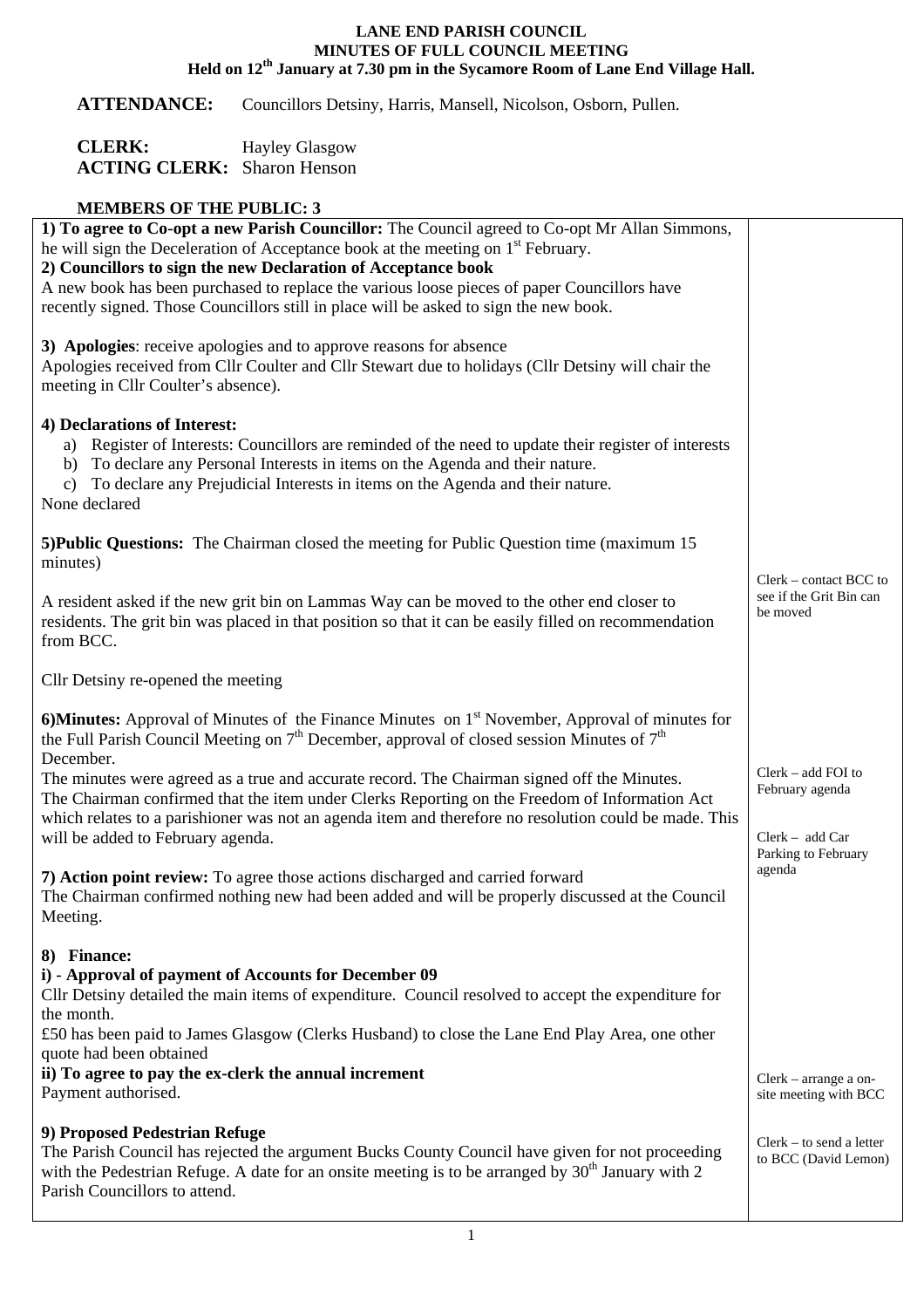| 10) Bid for Pelican Crossing outside Cadmore End School<br>All Councillors supported the bid. The Council resolved to contribute £5000 towards the project if<br>selected by Bucks County Council.                                                                                                                                                                                                                                                                                                                                                                                                        | Clerk - send letter to<br><b>BCC</b> and Cadmore End<br>School   |
|-----------------------------------------------------------------------------------------------------------------------------------------------------------------------------------------------------------------------------------------------------------------------------------------------------------------------------------------------------------------------------------------------------------------------------------------------------------------------------------------------------------------------------------------------------------------------------------------------------------|------------------------------------------------------------------|
|                                                                                                                                                                                                                                                                                                                                                                                                                                                                                                                                                                                                           |                                                                  |
| 11) Footpath 25<br>The Council resolved to place an order with Southern Electric Contracting to install 3 new<br>street lights on footpath 25 at a total cost of £7804.00.                                                                                                                                                                                                                                                                                                                                                                                                                                | Clerk – Send letter to<br>SEC                                    |
| 12) Tree work on Church Road<br>The observations and quote from Pete Whipp to cut back some obstructing trees were accepted and it<br>was resolved to place an order for works at a cost of $£90 + VAT$ .                                                                                                                                                                                                                                                                                                                                                                                                 | $Clerk - arrange for$<br>work to be carried out                  |
| 13) Grass Cutting<br>Council agreed to look at the original tender to ensure the number of cuts per year is still required<br>and this will be reviewed at the February meeting.                                                                                                                                                                                                                                                                                                                                                                                                                          | Clerk - add to February<br>agenda                                |
| 14) Clerk's report: including Correspondence and Reports received<br>The Clerk went through the previously submitted list.<br>Cllr Detsiny reported that Mr Graham Davis and Mr Bill Dunn has resigned due to work<br>commitments. He said it was clear that Councillors who had full time jobs found it difficult to carry<br>out their Council work.                                                                                                                                                                                                                                                    | Clerk – to advertise two<br>vacancies for Parish<br>Councillors  |
| 15) To confirm that the Chairman will exercise the discretion available to Council in<br>determining the Clerks weekly hours in accordance with the contractual range of 20 -<br>24 hours that has already been agreed by Council<br>The Council agreed it would be unlawful for the Chairman to make this decision. The Clerk<br>is working at 24 hours per week It was agreed the Clerk will continue to work at 24 hours per<br>week and bring this item back to the Council if the hours change.                                                                                                      |                                                                  |
| 16) Invitations to Meetings and Reports received: To confirm attendees $\&$ agreement on<br>Consultations received<br>Cllrs Coulter, Detsiny and Osborn will attend the Local Area Planning Workshop on 20 <sup>th</sup> January.<br>Cllr Detsiny gave a short report on the latest position of Wycombe Air Park and the JCC                                                                                                                                                                                                                                                                              | $Clerk - to send$<br>Children in Need info to<br>all Councillors |
| 17) Councillor's reports and items for future agendas: Each Councillor is requested to use this<br>opportunity to report minor matters of information not included elsewhere on the agenda and to raise<br>items for future agendas.<br>Cllr Nicolson reported that the Spending Priorities committee should meet by the end of March for<br>discussions and decisions.<br>Cllr Mansell reported that the Open Spaces Committee structure needs to be discussed and should be                                                                                                                             | $Clerk - to add$<br>Committee Structure to                       |
| added to the February agenda.<br>18) To Consider the re-design of Clarion<br>Council have received a comprehensive proposal from a Parishioner, Mrs Dunn, for a major re-design<br>of Clarion. The objectives being to bring it up to date, further involve the readers and prove more<br>attractive to advertisers.<br>Mrs Dunn is an experienced Journalist and Editor and her thoughts as to the future were warmly<br>welcomed.<br>Mrs Dunn's remuneration proposal will be discussed in closed session.<br>19) Planning: To consider new applications and receive Wycombe District Council decisions | the February agenda                                              |
| and Appeals<br><b>New Applications</b><br>09/07292/FUL – Belmont House – Change the use from offices to residential and conversion<br>to $2 \times 2$ bed flats – no objection in principle. We are concerned about parking as there is no<br>parking with the property and they will be using an already full car park which will<br>exacerbate the severe parking difficulties in the parish.<br>09/07346/FUL – Little Finings – Householder application for conversion of existing<br>stable/store into living accommodation ancillary to main dwelling – no objection                                 |                                                                  |